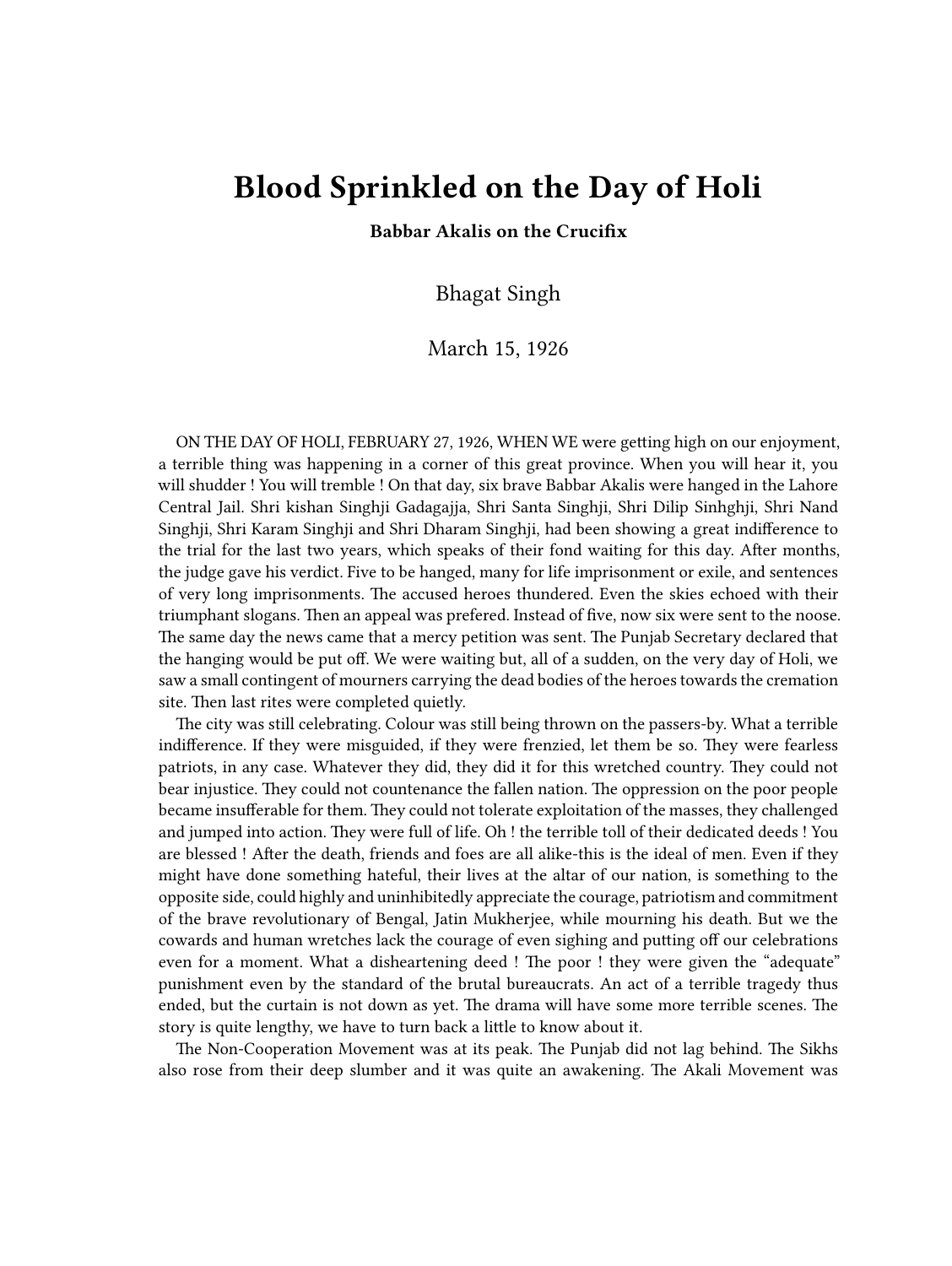started. Sacrifices were made in abundance. Master Mota Singh, ex-teacher of Khalsa Middle School, Mahalpur (district Hoshiarpur), delivered a speech. A warrant was issued against him, but the idea of availing of the hospitality of the crown did not find his favour. He was against offering arrest to fill the jails. His speeches still continued. In Kot-Phatuhi village, a big 'Deevan' was called. Police cordoned the area off from all sides; even then Master Mota Singh delivered his speech. The whole audience stood up and dispersed on the orders of the persident of the meeting. The Master escaped mysteriously. This hide-and-seek continued for long. The government was in a frenzy. At last, a friend turned traitor, and Master Saheb was arrested after a year and a half. This was the first scene of that horrible drama.

The "Guru ka bagh" movement was started. The hired hoodlums were there to attack the unarmed heroes and to beat them half-dead. Could anyone who looked at or listened to this, help being mover ? It was a case of arrests and arrests everywhere. A warrant was also issued against Sardar Kishan Singhji Gadagajja, but he also belonged to the same category and did not offer arrest. The police strained all its nerves but he always escaped. He had an organisation of his own. He could not bear the violence agains unarmed agitators. He felt the need of using arms along with this peaceful movement.

On the one hand, the dogs, the hunting dogs of the government, were searching for the clues, to get his scent; on the other, it was decided to "reform" the sycophants (Jholi Chukkas). Sardar Kishan Singhji used to say that we must keep ourselves armed for our own security, but we should not take any precipitate action for the time being. The majority was against this. At last, it was decided that three of them should give their names, take all the blame on themselves and start reforming these sycophants. Sardar Karam Singhji, Sardar Dhanna Singhji and Sardar Uday Singhji stepped forward. Just keep aside the question of its propriety for a moment and imagine the scene when they took the oath:

We will sacrifice our all in the service of the country. We swear to die fighting but not to go to the prison.

What a beautiful, sanctified scene it must have been, when these people who had given up all of their family affections, were taking such an oath ! Where is the end of sacrifice ? Where is the limit to courage and fearlessness ? Where does the extremity of idealism reside ?

Near a station on Shyam Churasi-Hoshiarpur railway branch line, a Subedar became the first victim. After that, all these three declared their names. The government tried its best to arrest them, but failed. Sardar Kishan Singh Gadagajja was once almost trapped by the police near Roorki Kalan. A young man who accompanied him, fell down after getting injured, and was captured. But even there, Kishan Singhji escaped with the help of his arms. He met a Sadhu on the way who told him about a herb in his possession which could materialise all his plans and work miracles. Sardarji believed him and visited this Sadhu unarmed. The Sadhu gave him some herbs to prepare and brought the police in the meanwhile. Sardar Saheb was arrested. That Sadhu was an inspector of the CID department. The Babbar Akalis stepped up their activities. Many pro-government men were killed. The doab land lying in between Beas and Sutlej, that is, the districts of Jullundur and Hoshiarpur, had been there on the political map of the country, even before this. The majority of martyrs of 1915 belonged to these districts. Now again, there was the upheaval. The police department used all its power at its command, which proved quite useless. There is a small river near Jullundur; "Chaunta Sahib" Gurudwara is located there in a village on the banks of the river. There Shri Karam Singhji, Shri Dhanna Singhji, Shri Uday Singhji and Shri Anoop Singhji were sitting with a few others, preparing tea. All of a sudden, Shri Dhanna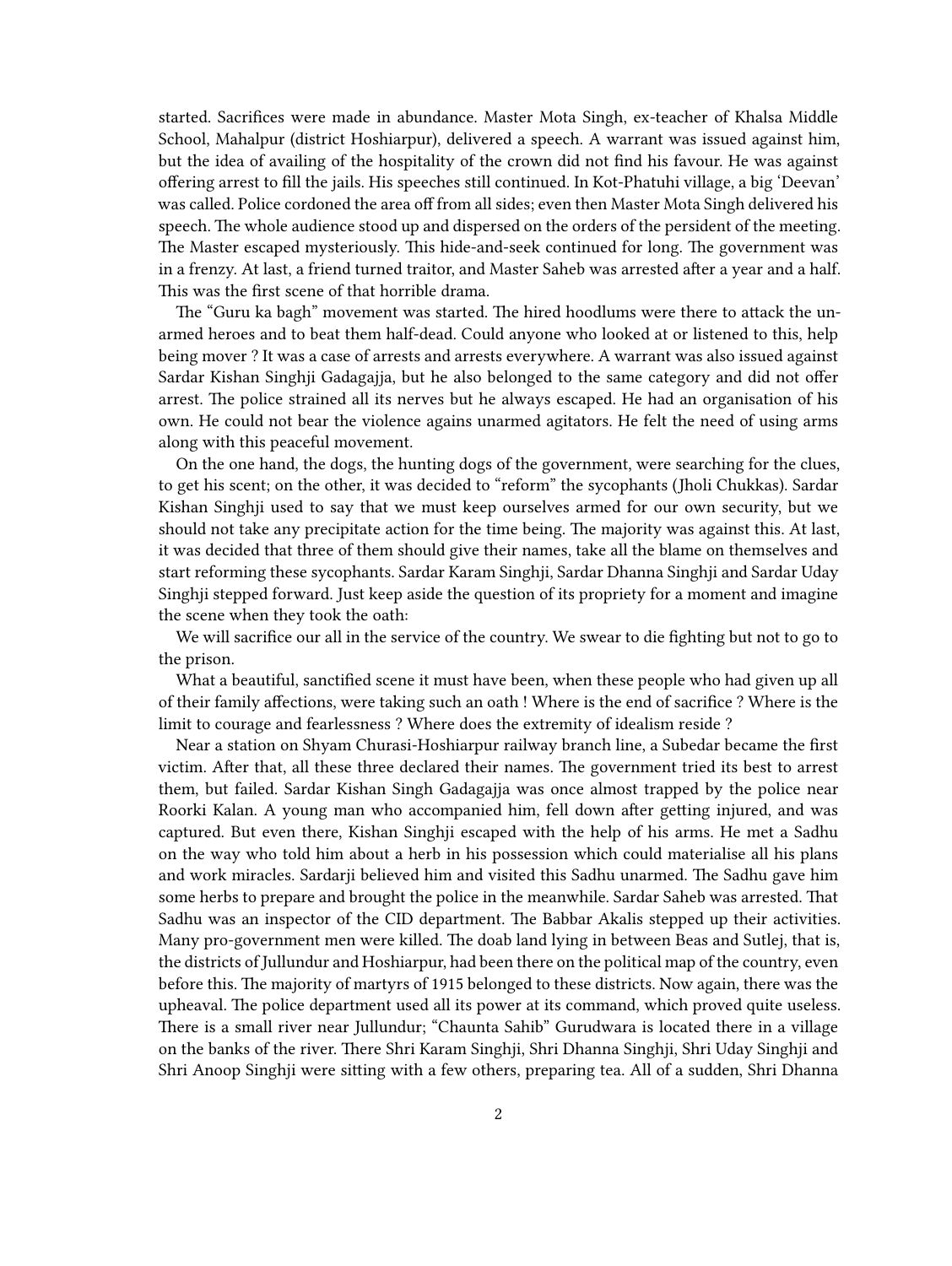Singhji said : "Baba Karam Singhji ! We should at once leave this place. I sense something very inauspicious happening." The 75-year old Sardar Karam Singh showed total indifference, but Shri Dhanna Singhji left the place, along with his 18-year old follower Dilip Singh. Quite suddenly Baba Karam Singh stared at Anoop Singh and said: "Anoop Singh, you are not a good person", but after this, he himself became unmindful of his own premonition. They were still talking when police made a declaration: Send out the rebels, otherwise the village will be burnt down. But the villagers did not yield.

Seeing all this, they themselves came out. Anoop Singh ran with all the bombs and surrendered. The remaining four people were standing, surrounded from all sides. The British police captain said: "Karam Singh ! drop the weapons and you will be pardoned." The hero responded challengingly: "We will die a martyr's death while fighting, as a real revolutionary, for the sake of our motherland, but we shall not surrender our weapons." He inspiringly called his comrades. They also roared like lions. A fight ensued. Bullets flew in all directions. After their ammunition exhausted, these brave people jumped into the river and bravely died after hours of ceaseless fighting.

Sardar Karam Singh was 75 years old. He had been in Canada. His character was pure and behaviour ideal. The government concluded that the Babbar Akalis were finished, but actually they grew in strength. The 18-year old Dilip Singh was a very handsome and strong, well-built, though illiterate, young man. He had joined some dacoit gang. His association with Shri Dhanna Singhji turned him from a dacoit into a real revolutionary. Many notorious dacoits like Banta Singh and Variyam Singh, too, gave up dacoity and joined them.

There were not afraid of death. They were eager to wash their old sins. They were increasing in number day-by-day. One day when Dhanna Singh was sitting in a village named. Mauhana, the police was called. Dhanna Singh was down with drinks and caught without resistance. His revolver was snatched, he was handcuffed and brought out. Twelve policemen and two British officers had surrounded him. Exactly at that moment there was a thunderous noise of explosion. It was the bomb exploded by Dhanna Singhji. He died on the spot along with one British officer and ten policemen. All the rest were badly wounded.

In the same fashion, Banta Singh, Jwala Singh and some others were surrounded in a village named Munder. They all were gathered on the roof of a house. Short were fired, a cross-fire ensued for some time, but then the police sprinkled kerosene oil by a pump and put the house on fire. Banta Singh was killed there, but Variyam Singh escaped even from there.

It will not be improper here to describe a few more similar incidents. Banta Singh was a very courageous man. Once he snatched a horse and a rifle from the guard of the armoury in the Jullundur Cantonment. Those days several police squads were desperately looking for him; one such squad confronted him somewhere in the forest. Sardar Saheb challenged them immediately: "If you have courage, come and confront me." On that side, there were slaves of money; on this side, the willing sacrifice of life. There was no comparison of motives. The police squad beat a retreat.

This was the condition of the special police squads deputed to arrest them. Anyway, arrests had become a routine. Police checkposts were erected in almost every village. Gradually, the Babbar Akalis were weakened. Till now it had seemed as if they were the virtual rulers. Wherever they happened to be visiting, they were warmly hosted, by some with fear and terror. The supporters of the regime were defeatist. They lacked the courage to move out of their resicdences between the sunmset and the sunrise. They were the 'heroes' of the time. They were brave and their worship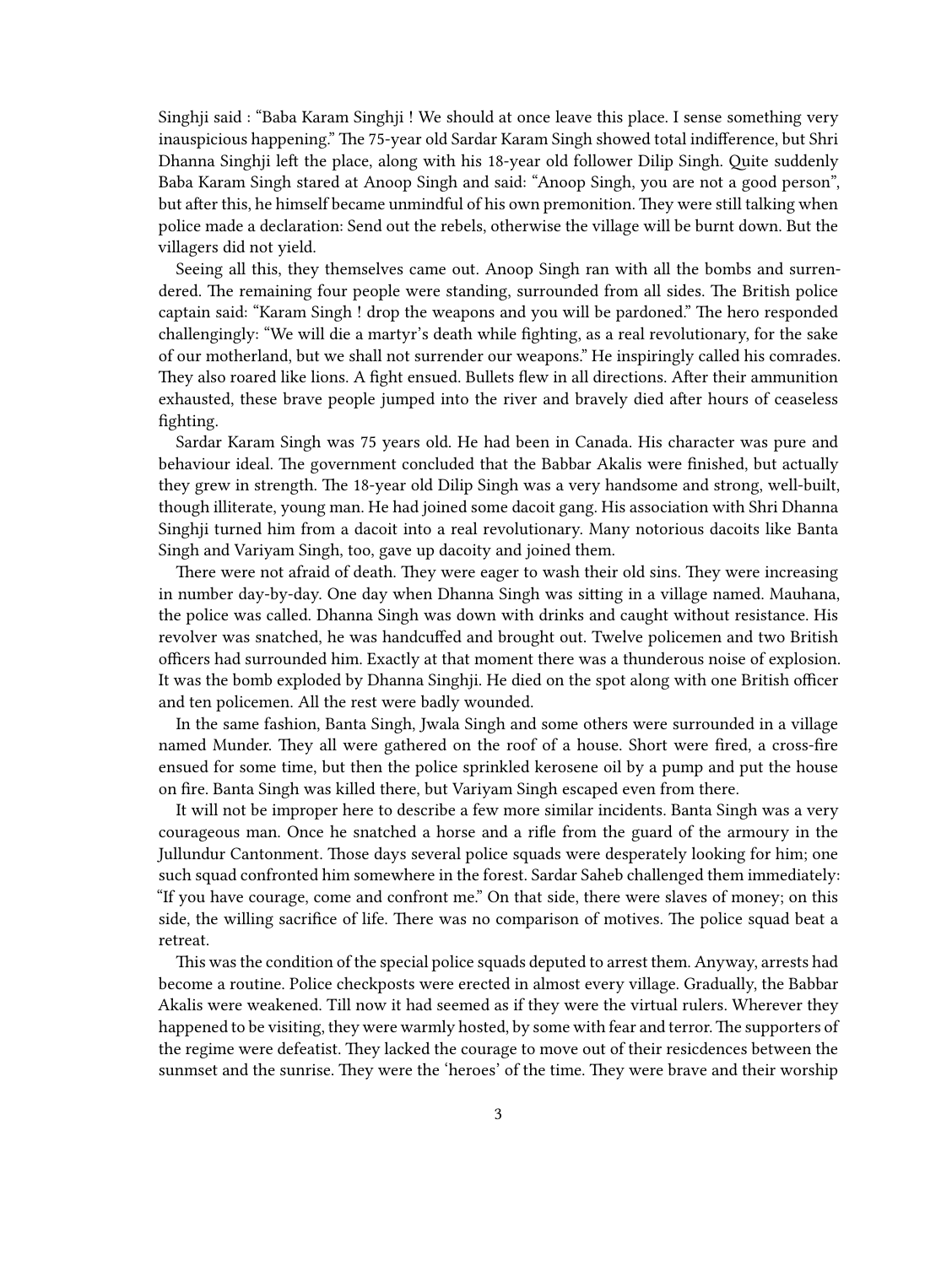was believed to be a kind of hero-worship, but gradually they lost their strength. Hundreds among them were imprisoned, and cases were instituted against them.

Variyam Singh was the lone survivor. He was moving towards Layallpur, as the pressure of police had increased in Jullundur and Hoshiarpur. One day he was hopelessly surrounded there, but he came out fighting valiantly. He was very much exhausted. He was alone. It was a strange situation. One day he visited his maternal uncle in the village named Dhesian. Arms were kept outside. After taking his meals, he was moving towards his weaponry when the police arrived. He was surrounded. The British officer caught him from the backside. He wounded him badly with his kripan (sward), and he fell down. All the efforts to handcuff him failed. After two years of suppression, the Akali Jatha came to an end. Then the cases started, one of which has been discussed above. Quite recently too, they had wished to be hanged soon. Their wish has been fulfilled; they are now quiet.